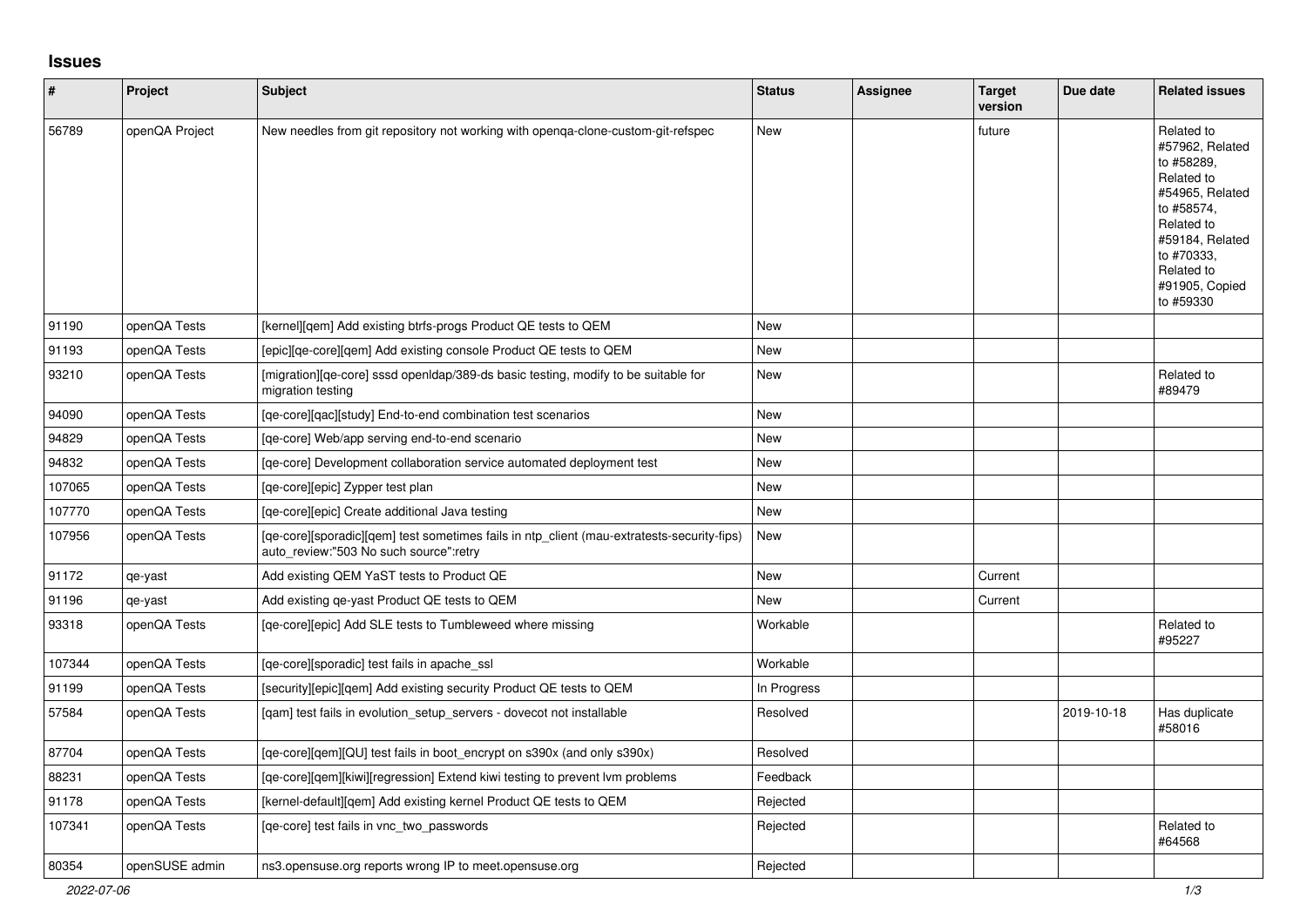| #      | <b>Project</b>        | Subject                                                                                                                         | <b>Status</b> | <b>Assignee</b>     | <b>Target</b><br>version | Due date   | <b>Related issues</b>                      |
|--------|-----------------------|---------------------------------------------------------------------------------------------------------------------------------|---------------|---------------------|--------------------------|------------|--------------------------------------------|
| 91175  | qe-yast               | [qe-yast][qem] Add existing Product QE tests to QEM                                                                             | Rejected      |                     |                          |            |                                            |
| 87710  | openQA Tests          | [qe-yast][qe-core][qem][QU] test fails in scc_registration (multipath not tested on Full<br>images)                             | Resolved      | dheidler            |                          |            |                                            |
| 89503  | openQA Tests          | [qe-core] Schedule thunderbird tests for sp1 and sp2                                                                            | Resolved      | dheidler            | QE-Core:<br>Ready        |            | Related to<br>#75409                       |
| 92215  | openQA Tests          | [qe-core] Change mysql tests to mariadb integration tests                                                                       | Resolved      | dheidler            | QE-Core:<br>Ready        |            |                                            |
| 93321  | openQA Tests          | [qe-core] Add vsftpd test to Tumbleweed                                                                                         | Resolved      | dvenkatachala       | QE-Core:<br>Ready        |            |                                            |
| 80452  | openQA Tests          | [qe-core][qem] Problems with aarch64 RAID 15SP1/SP2 QU tests - ** Suggested<br>Backport**                                       | Resolved      | geor                |                          |            |                                            |
| 90329  | openQA Tests          | [qe-core] 15SP2 QU - test fails in raid_gpt on ppc64le                                                                          | Resolved      | geor                | QE-Core:<br>Ready        |            | Related to<br>#95117                       |
| 98811  | qe-yast               | 15-SP3 QU1 test fails in validate_multipath - topology changed                                                                  | Closed        | geor                | Current                  |            | Related to<br>#97766                       |
| 97289  | qe-yast               | [gem][qu] test fails in await install in 15-SP3 QU                                                                              | Blocked       | <b>JERiveraMoya</b> | Current                  |            |                                            |
| 87713  | openQA Tests          | [qe-yast][qe-core][qem][QU] test fails in scc_registration (multipath not tested on Full<br>images)                             | Rejected      | mgrifalconi         |                          |            |                                            |
| 90275  | openQA Infrastructure | Replacement openQA OSD aarch64 hardware (was: Dedicated non-rpi aarch64<br>hardware for manual testing)                         | Resolved      | nicksinger          | Ready                    | 2021-09-17 | Related to<br>#98661, Related<br>to #99288 |
| 98805  | qe-yast               | Missing schedule qam/QR/15-SP3/ext4\@yast-xen-pv.yaml                                                                           | Closed        | oorlov              | Current                  |            |                                            |
| 99159  | qe-yast               | 15-SP3 QU minimal+proxy_SCC-postreg_SUSEconnect is not correctly configured.                                                    | Closed        | oorlov              | Current                  |            |                                            |
| 107320 | openQA Tests          | [qe-core] test fails in prepare_test_data - sshd[2171]: error:<br>kex_exchange_identification: Connection closed by remote host | Rejected      | pablo.herranz       | QE-Core:<br>Ready        |            |                                            |
| 93766  | openQA Tests          | [security][qem] Add existing security Product QE tests to QEM for 15-SP3                                                        | In Progress   | pstivanin           |                          |            |                                            |
| 93769  | openQA Tests          | [security][qem] Add existing security Product QE tests to QEM for older SLE versions -<br>15-SP2, 12-SP5                        | In Progress   | pstivanin           |                          |            |                                            |
| 87707  | openQA Tests          | [qe-core][qem][QU] test fails in bootloader                                                                                     | Resolved      | punkioudi           |                          |            |                                            |
| 87709  | openQA Tests          | [qe-core][qem][QU] test fails in bootloader                                                                                     | Resolved      | punkioudi           |                          |            |                                            |
| 106888 | openQA Tests          | [qe-core] test fails in consoletest_finish in Build 97.1                                                                        | Resolved      | punkioudi           |                          |            |                                            |
| 107338 | openQA Tests          | [qe-core] test fails in vino_screensharing_available                                                                            | Resolved      | punkioudi           | QE-Core:<br>Ready        |            | Has duplicate<br>#107389                   |
| 80244  | qe-yast               | [qam] setup_libyui fails on aarch64 on 15SP1                                                                                    | Closed        | riafarov            | <b>SLE 15 SP3</b>        |            | Related to<br>#76864                       |
| 87716  | qe-yast               | [qem][QU] test fails in scc_registration (Full image)                                                                           | Rejected      | riafarov            | future                   |            |                                            |
| 96842  | qe-yast               | [qe-yast][qu] test fails in new_partitioning_gpt in 15-SP3 QU                                                                   | Closed        | syrianidou_sofia    |                          |            |                                            |